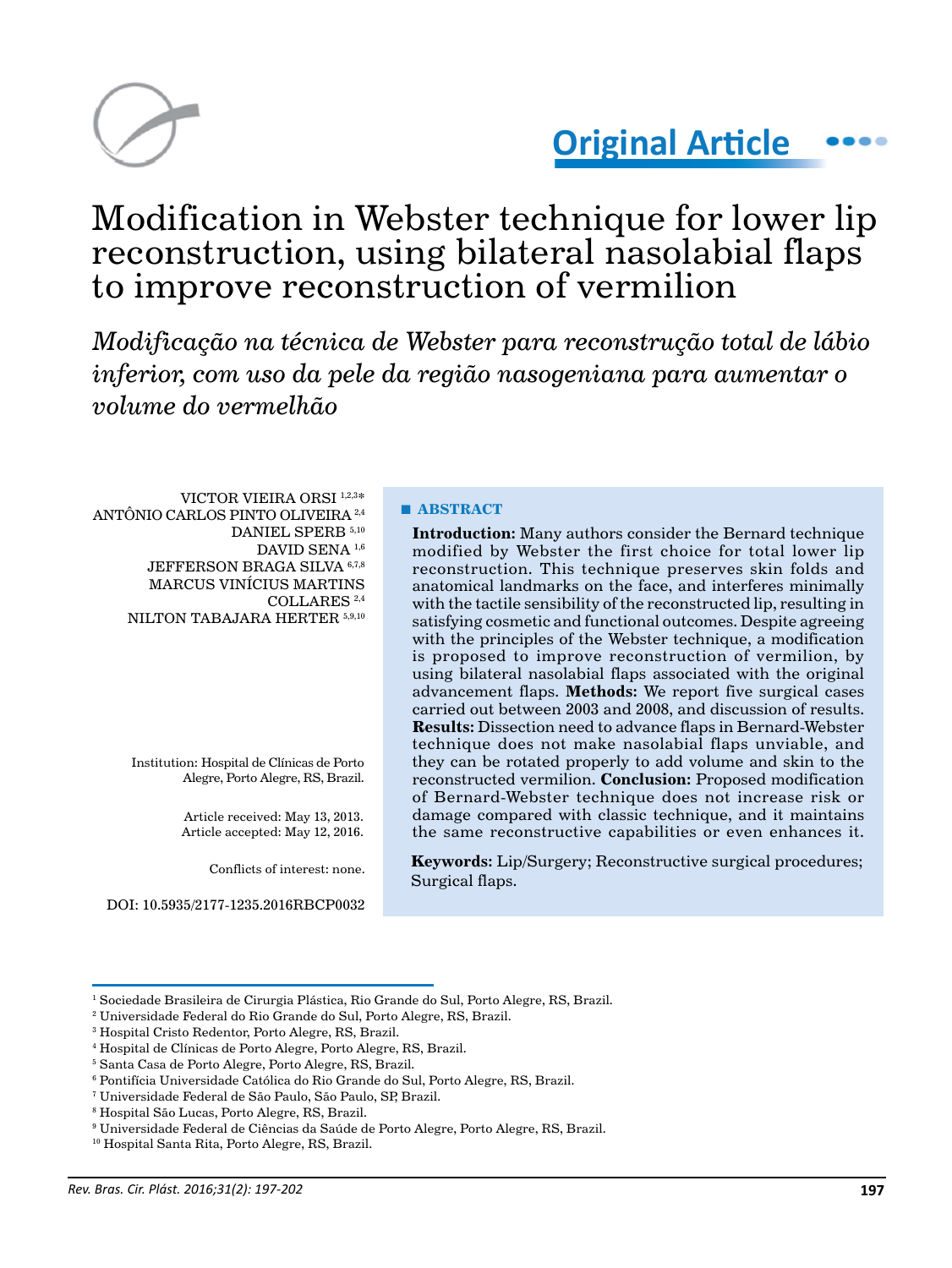#### **■ RESUMO**

**Introdução:** A técnica de Bernard modificada por Webster é considerada por diversos autores a primeira escolha para reconstrução total de lábio inferior. Ela preserva as linhas e pontos de referência estética da face, e proporciona boa sensibilidade no lábio reconstruído, permitindo alcançar resultados estéticos e funcionais satisfatórios. Apesar de concordar com os princípios da técnica de Webster, uma modificação é proposta visando aperfeiçoar a reconstrução do vermelhão, usando retalhos nasogenianos bilaterais associados aos retalhos de avançamento originais. **Métodos:** São apresentados cinco casos operados pelo autor no período de 2003 a 2008, e os resultados são discutidos. **Resultados:** Demonstrou-se que a dissecção necessária para avançar os retalhos da bochecha na técnica de Bernard-Webster não inviabiliza os retalhos nasogenianos, e estes podem ser rotados adequadamente para acrescentar pele e volume ao vermelhão reconstruído. **Conclusão:** A modificação proposta não impõe risco aumentado ou prejuízo sobre a técnica original, e mantém ou aumenta a sua capacidade reconstrutiva.

**Descritores:** Reconstrução de lábio inferior; Técnica de Webster; Retalhos nasogenianos.

# **INTRODUCTION**

The loss of lower lip tissue may occur due to trauma, infectious diseases or vasculitis. In most cases, however, they are secondary to tumor resection. The main goal of the lower lip reconstruction is to obtain tissue with motor function and tactile sensibility, maintain the oral competence with enough depth of the gengivolabial groove, and allow sufficient mouth opening. Besides, it is important to preserve aesthetic reference points and lines on the face such as oral commissure position, nasolabial fold and labiomental  $\mathrm{crease^{1}}.$ 

A variety of techniques for partial or total reconstruction of lower lip have been described with varying degrees of success using local tissue, distant flaps or microvascular free flaps<sup>1</sup>. Many authors consider that distant and free flaps should be used for extensive damages, comprising ,more than lower lip limits, because they frequently provide excessively bulky tissue with unmatched color and texture<sup>2</sup>. The Bernard techniques (1853) modified by Webster in 19603 are particularly interesting for total reconstructions of the lower lip. This technique employs advancement cheek flaps, with tissue resection along the nasolabial fold such as Burow's triangles, placing incisions in accordance with the lines of aesthetic reference of the face.

Despite Webster technique<sup>3</sup> allows good functional and aesthetic results, good sensibility and motor functions of the reconstructed lip, minute improvements have been added in publications, for example, more careful dissection of the remaining orbicular muscle and its advancement, which avoid it sectioning1,4. Another minor improvement has been the slightly downwards positioning of the horizontal incision line along the commissure, as described by Konstantinovic<sup>2</sup>, bringing about more natural-looking results. However, the Bernard principles modified by Webster are still accepted, and most authors consider this technique the first option in total or near-total lower lip reconstruction $1,2,4,5$ .

In 2003, Rudkin et al.<sup>6</sup> published an article reporting their experience using bilateral nasolabial flaps to completely reconstruct the lower lip. At that time, the excellent results had drawn the attention, particularly when the tissue resection presented great horizontal extension on the vermillion and little vertical extension. These results supported the appearance of the idea to combine Webster advancement flaps with bilateral nasolabial flaps. This idea goal was to maintain good results of the traditional Webster technique and add volume (skin and projection) to the vermillion by using nasolabial flaps.

Commenting on Rudkin et al. manuscript (published in April 2004 as "brief communication") we suggested: "An interesting idea to modify the Bernard-Webster technique would be to preserve nasolabial skin and subcutaneous tissue, and rotate it as additional flaps to improve the vermillion reconstuction."<sup>7</sup>.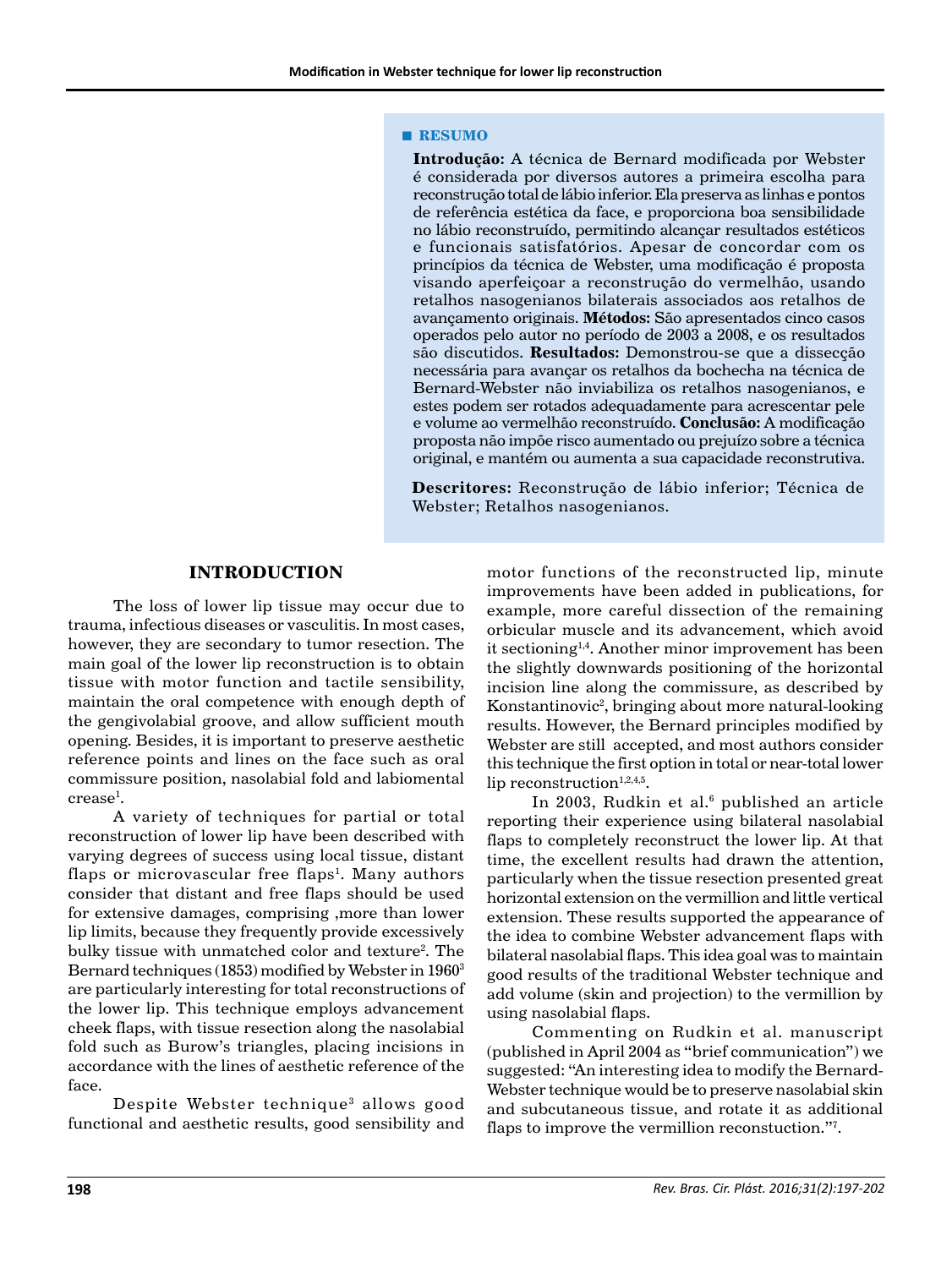#### **OBJECTIVE**

To describe and analyze results obtained from the technique idealized in 20037 , based on the Bernard-Webster principles, but, at the same time, preserving and rotating bilaterally the nasolabial tissue to function as additional flaps in order to improve the vermilion reconstruction.

### **METHODS**

We included five patients who underwent, from 2003 to 2008, total lower lip reconstruction using the modified Webster technique. Four patients underwent reconstruction at the same time of tumor resection, and the fifth patient was submitted to a secondary procedure about six months after jaw reconstruction using pectoralis major myocutaneous flap and a mandibular reconstruction plate.

#### *Surgical technique*

The planning of the advancement flaps and nasolabial flaps may be seen in the pre-surgical outline of cases presented in this study (Figure 1). Medial limit of the nasolabial flap must be medially dislocated in the lower part towards oral commissure. The initial dissection must include the nasolabial flaps along with the advancement flaps. Dissection of muscular plane and oral mucosa follows the same principles of the Webster technique, as well as the closing by planes, starting with the mucosa.

To use oral mucosa flaps to reconstruct the vermillion is not necessary because the nasolabial skin flaps are enough for the reconstruction. The nasolabial flaps are outlined to cross the median line, and be overlap on the central part of the lip. After suture, near to the end of surgery, the skin excess at the base of the nasolabial flaps is removed to define the lower and lateral limits of the vermilion and avoid volume excess at flap folds. This suture line, over the base of the nasolabial flaps, must be superficial to not compromise its vascularization.

# **RESULTS**

We report four cases of total lower lip reconstruction done immediately after oncological resection. In these four cases (Figures 1 and 4) the pre-operative, plan and post-operative of single surgery is shown of a single surgical time, even though complementary secondary procedures may have been planned. All oncologic surgeries were performed by head-and-neck surgeon.



**Figure 1.** Case 1 – A 65-year-old man with recurrent squamous cell carcinoma on the central lower lip, without ulcer. A wide resection with cervical lymphadenectomy was carried out before reconstruction. Subsequently preoperative reconstruction was planned. Transoperative aspect and results about 1 month after the first surgical time (posteriorly, retouching of scar was done).

In the fifth case (Figure 5), different of previous ones, the lower lip reconstruction was carried out to improve the previous surgery. The patient had undergone mandibulectomy to treat squamous cell carcinoma on the lower lip, reconstruct pectoralis major myocutaneous flap and mandibular reconstruction plate. The previous surgery allowed to adequate cover the metallic plate, however, there were undefined anatomical contours of the lower lip and chin, lack of vermilion and oral incontinence - this situation was presented before the second surgery.

# **DISCUSSION**

Our patients had different stages of the same disease: squamous cell carcinoma of the lower lip. This region is prone to aggression by physical agents, particularly to sun exposure and chemical agents, such as tobacco, which makes neoplasia more probable<sup>1</sup>. We may consider social aspects involved is some cases and problems with access to adequate healthcare as contributing factors for worsening the disease<sup>8</sup>. Another contributing factor, which worsened the cases in this series, was the incidence of tumor recurrence that required a more aggressive treatment.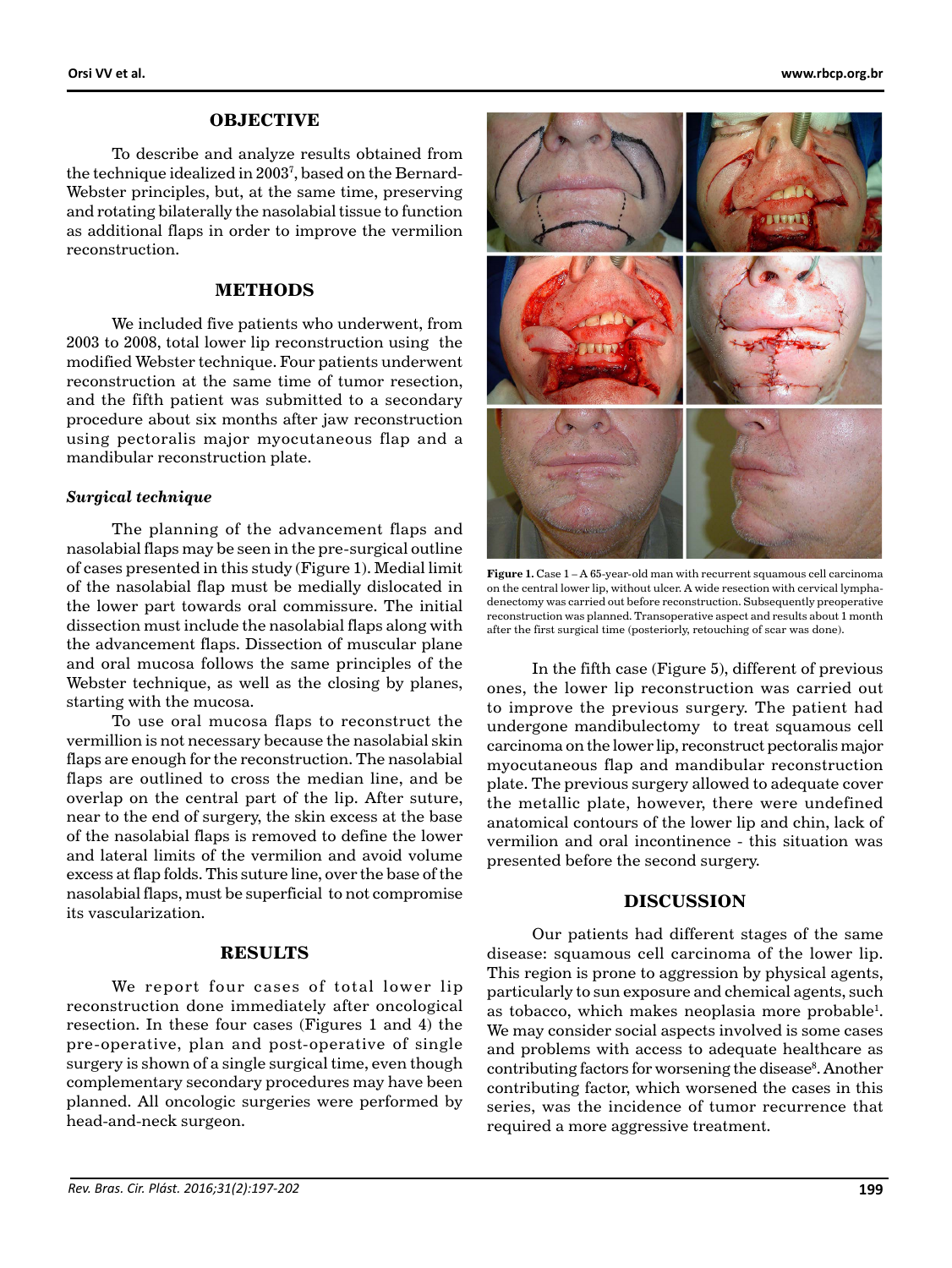

**Figure 2.** Case 2 – A 42-year-old man with ulcerated and extensive squamous cell carcinoma. Preopeative period. Oncological resection encompassing right oral commissure until left cheek (an cervical lymphadenectomy was carried out through submandibular incision), wide dissection of three planes – skin, muscle and mucosa, final aspect of the surgery.



**Figure 3.** Case  $3 - A$  48-year-old woman immediately after recurrent squamous cell carcinoma resection, result after 14 days, and result 2 months later. Posteriorly, a retouching was planned to reduce volume excess in the reconstructed vermilion.

The modified Webster technique proposed in this article applies only to these relatively advanced cases that require a reconstruction of the lower lip almost close to 100%. In our series of cases, we observed a wide range of reconstructive needs, and best results occurred when the resection did not cross over the limits of lower lip (such as in cases 1 and 3).

In even more severe cases, in which the resection extends further beyond the oral commissure or in cases of associated jaw reconstruction, the use of distant or microsurgical free flaps may be paramount. In these cases, however, excessive volume and unmatched color and texture from distant or free flaps tend to present



**Figure 4.** Case 4 – A 59-year-old woman with recurrent squamous cell carcinoma resection in vermilion. Surgical planning, aspect immediately after oncological resection, wide dissection of three planes, final aspect of the surgery, and result after 2 months and a half. Posteriorly, a retouching of scar was planned and adjustment of right reconstructed vermilion limits to the right.

poor aesthetical results. In addition, in most cases do not have a reconstructed lip with proper motor and tactile sensibility functions<sup>2</sup>.

The fifth case presented in this study is an example of this kind of situation: the patient had previously undergone an oncological resection of the lower lip and jaw, reconstruction with a pectoralis major myocutaneous flap, and mandibular reconstruction plate. As common observed in these cases, the patient had excessive volume and thickness on the reconstructed lip, undefined aesthetic reference points and lines on the face, absence of tactile sensibility and motor skills on the flaps, and, as a consequence, oral incontinence. This results obtained with this patient showed gain in anatomical definition of the lower third of the face, improvement in the previously existing disproportion between the lower and upper lips, reconstruction of the vermillion with tactile sensibility (according to the patient self-report) and improvement in the oral continence.

The improvement in oral continence perceived of this patient deserves attention in future studies. The reconstruction of vermillion from the skin on the nasolabial flaps maintains the anatomical continuity with the face, and it may preserve some degree of tactile sensibility, which is indispensable for adequate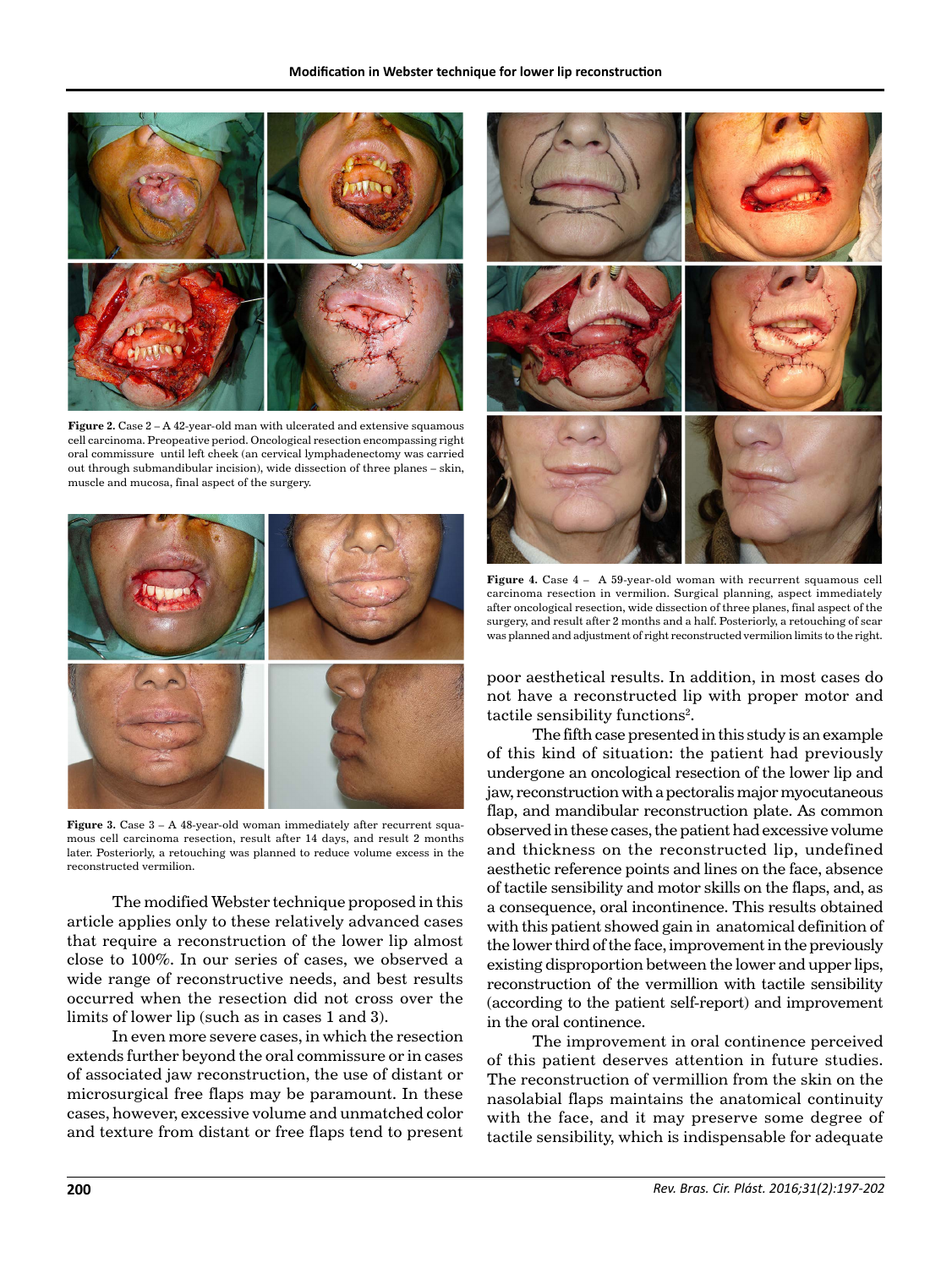

**Figure 5.** Case 5 – A 73-year-old woman who had previously undergone mandibulectomy to treat squamous cell carcinoma on the lower lip, reconstruct pectoralis major myocutaneous flap, and mandibular reconstruction plate. In preoperative we observed an excessive volume and thickness of the flap, identification of anatomic contours of lower limb and mento , lack of vermilion, and oral incontinence. In addition, she had cervical scar retractions and volume caused by the pectoralis pedicle flap. Surgery was planned to define aesthetical reference lines on the face, reconstruction of vermilion, improve of oral continence, and also to treat cervical region. Result after surgery and 3 months later.

oral continence. Besides, the base of the nasolabial flaps connects with the modiolus in which zygomaticus major muscles have cutaneous insertion and promote superolateral traction at this point $9-11$ . Probably the vermilion reconstruction with nasolabial flaps may promote a belt over the lower lip with ability to elevate it, therefore, favoring oral continence.

#### **CONCLUSIONS**

The dissection needed to advance the cheek flaps of the Bernard-Webster technique does not make nasolabial flaps infeasible, which can be properly rotated to add skin and volume to the reconstructed vermilion. It is important to highlight that correct surgical principles of the original technique are kept to preserve its positive aspects.

The modification proposed in our study allowed to add quality to the results, and it provided more volume and projection to the reconstructed vermilion. In more complex cases in which the reconstruction with distant or microsurgical free

flaps are necessary, the described technique can also be used secondary in order to improve aesthetical and functional results.

# **COLABORATIONS**

- **VVO** Study design; participation in all operations; analyzing the results; photographic documentation; writing of the manuscript; review and approval of the final text.
- **ACPO** Study design; participation in some surgeries; analyzing the results; photographic documentation; writing of the manuscript; review and approval of the final text.
- **DS** Study design; participation in some surgeries; analyzing the results; photographic documentation; writing of the manuscript; review and approval of the final text.
- **DS** Study design; participation in some surgeries; analyzing the results; photographic documentation; writing of the manuscript; review and approval of the final text.
- **JBS** Study design; participation in some surgeries; analyzing the results; photographic documentation; writing of the manuscript; review and approval of the final text.
- **MVMC** Study design; participation in some surgeries; analyzing the results; photographic documentation; writing of the manuscript; review and approval of the final text.
- **NTH** Study design; participation in some surgeries; analyzing the results; photographic documentation; writing of the manuscript; review and approval of the final text.

# **REFERENCES**

- 1. Wechselberger G, Gurunluoglu R, Bauer T, Piza-Katzer H, Schoeller T. Functional lower lip reconstruction with bilateral cheek advancement flaps: revisitation of Webster method with a minor modification in the technique. Aesthetic Plast Surg. 2002;26(6):423-8. PMID: 12621564 DOI: http://dx.doi.org/10.1007/s00266-002-2051-5
- 2. Konstantinović VS. Refinement of the Fries and Webster modifications of the Bernard repair of the lower lip. Br J Plast Surg. 1996;49(7):462-5. PMID: 8983548
- 3. Webster RC, Coffey RJ, Kelleher RE. Total and partial reconstruction of the lower lip with innervated musclebearing flaps. Plast Reconstr Surg Transplant Bull. 1960;25:360-71. PMID: 13843351
- 4. Zilinsky I, Winkler E, Weiss G, Haik J, Tamir J, Orenstein A. Total lower lip reconstruction with innervated muscle-bearing flaps: a modification of the Webster flap. Dermatol Surg. 2001;27(7):687-91.
- 5. López AC, Ruiz PC, Campo FJ, Gonzalez FD. Reconstruction of lower lip defects after tumor excision: an aesthetic and functional evaluation. Otolaryngol Head Neck Surg. 2000;123(3):317-23. PMID: 10964314
- 6. Rudkin GH, Carlsen BT, Miller TA. Nasolabial flap reconstruction of large defects of the lower lip. Plast Reconstr Surg. 2003;111(2):810-7. PMID: 12560704